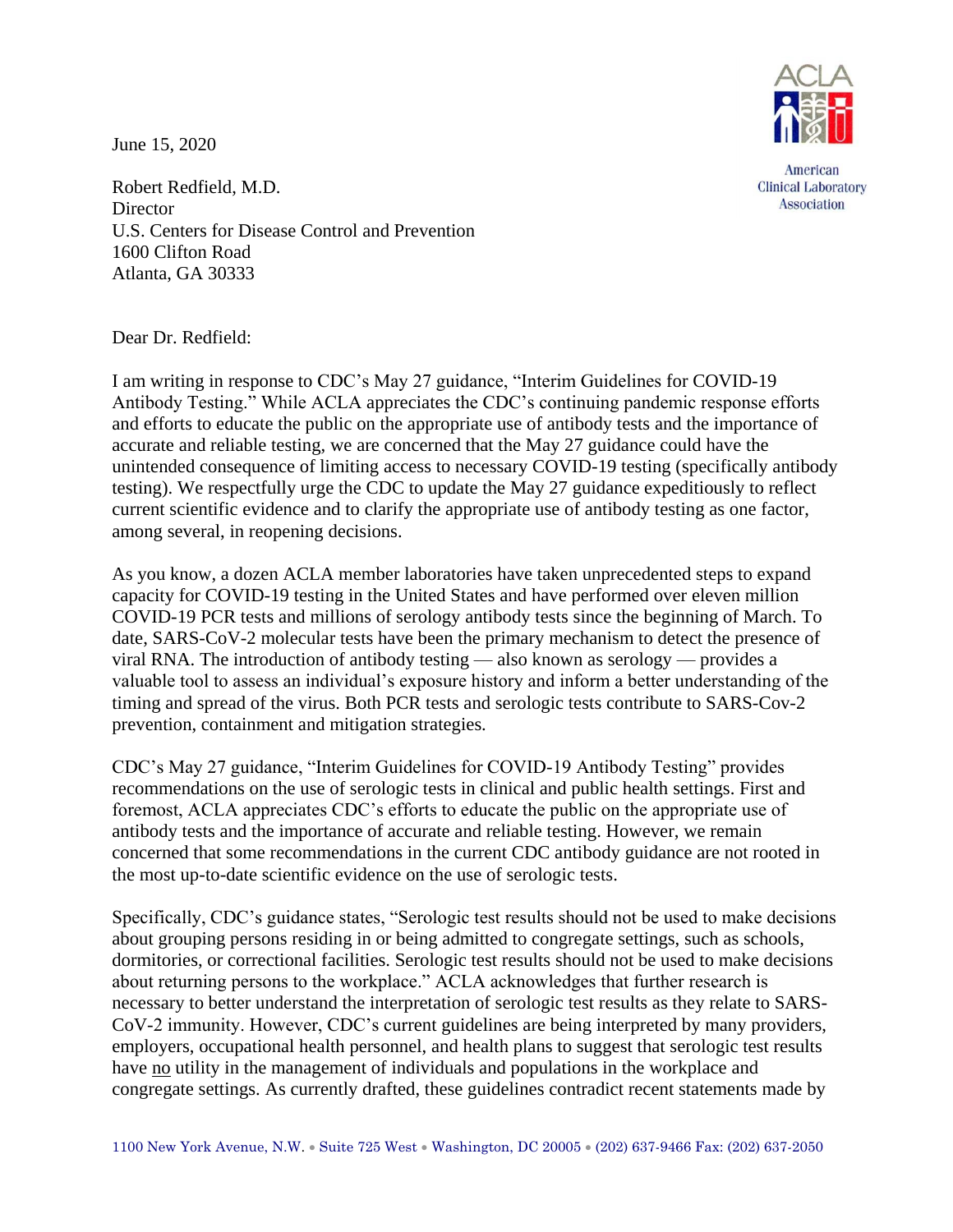CDC officials regarding the intent of the antibody guidance. On a May 27 call with ACLA members, CDC officials stated that while there is not enough evidence to support the use of antibody tests as the sole factor for reopening or returning to work, antibody tests may be one factor to consider. This stated intent is logical, since it is more likely that a person who has developed an immune response to the SARS-CoV-2 virus has developed some greater degree of immunity (whatever it may be) than a person who tests negative for those antibodies. That likelihood would be worth considering, among other data, in making back to school and back to work decisions. However, the guidelines as drafted do not reflect this intent.

In addition, the definition of "return to work" in the current CDC guidance focuses only on those individuals who have been symptomatic and confirmed to have COVID-19 infection. But in the broader healthcare community and in the general public, "return to work" is aligned with the federal government's "Opening Up America Again" campaign with the focus on prevention and ongoing surveillance at the workplace. While we agree that serology testing should not be used to determine whether a previously symptomatic and lab-confirmed infected individual may return to a worksite, serology testing results do offer significant value in individual and population health management that molecular testing alone cannot deliver. Below are just some real-life examples from ACLA members' practices where such values are illustrated.

- In asymptomatic individuals who tested positive or indeterminate with a molecular test due to low viral burden (high Ct values on the RT-PCR assays), serology test results have helped identify the timing of the suspected infection (e.g., at the beginning of an infection vs. entering the recovery phase). Such information has contributed significantly to individual follow-up management when screening asymptomatic returning workers in "closed" manufacturing, office, entertainment/sports, and production sites. It also contributed in several contact tracing investigations to determine the source(s) and sequence of potential outbreaks at workplace and congregate settings. For example, a positive PCR with a negative serology result points to a very recent infection while an indeterminate PCR result with a positive serology result indicates a nearly resolved infection. This distinction has been crucial when assessing employees with critical or irreplaceable roles in their organizations. It also has aided in contact tracing in congregate settings by helping focus resources.
- An individual's SARS-CoV-2 IgG serology result reflects the person's cumulative exposure history (up to 14 days prior to administering the test). Human studies have demonstrated that an individual may develop a protective/neutralizing antibody response within a week after PCR confirmation of SARS-CoV-2 infection. The population seroprevalence within an organization can be used as proxy for a group's past exposure history. Such individual and population pandemic history can aid in the assessment of the groups' past and ongoing exposure risks and help determine the most effective ongoing monitoring strategies and approaches, including whether to use surveillance testing, what testing modalities, and the frequency and scope of testing that should be considered in the population surveillance efforts. While we are still far away from